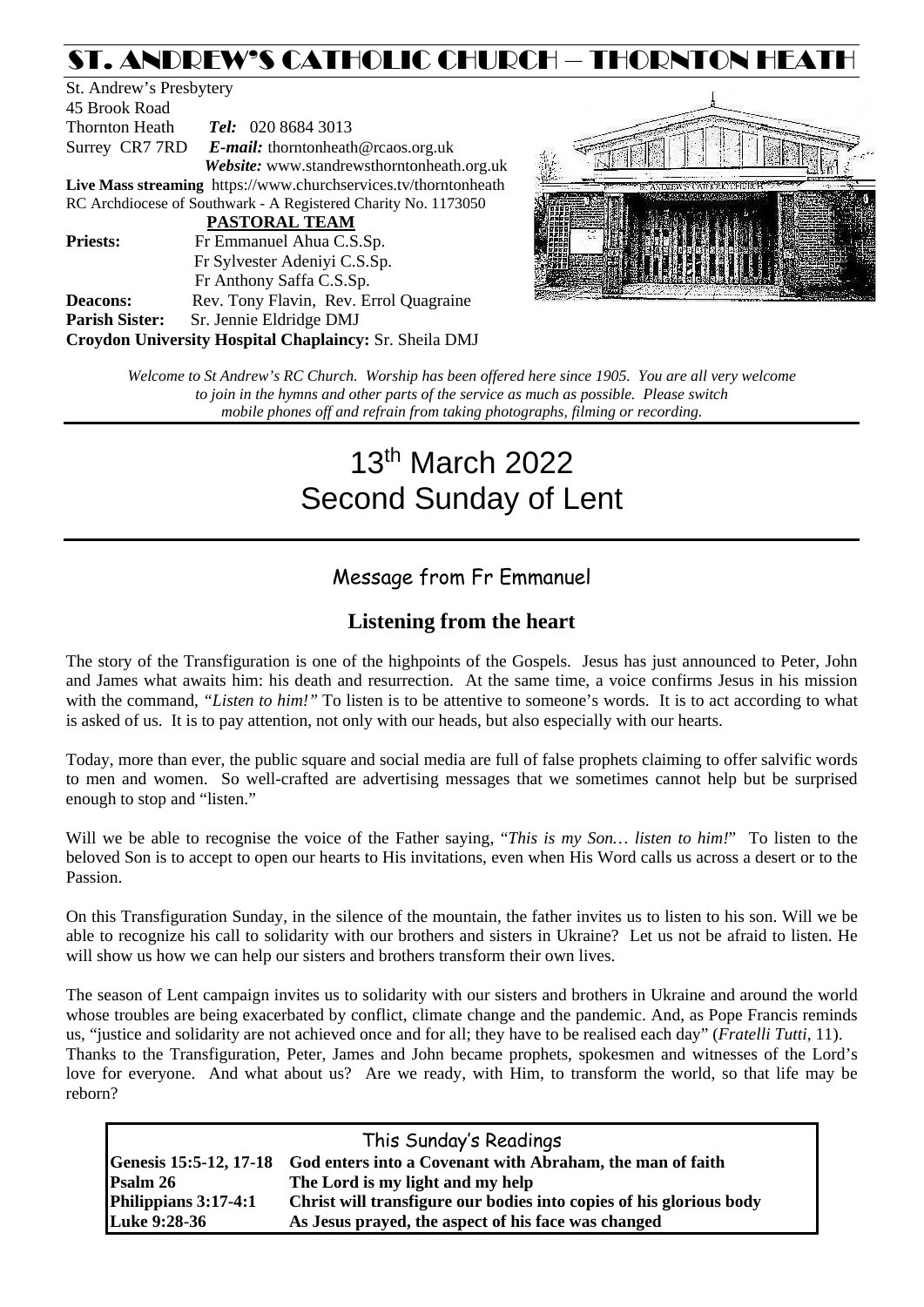## Diary for the Week

| UILLY JUI THE WEEK             |                    |                                        |                                            |  |  |
|--------------------------------|--------------------|----------------------------------------|--------------------------------------------|--|--|
| Sunday 13 <sup>th</sup> March  |                    | 6.00pm (Saturday) First Mass of Sunday | Daniel Messina RIP Anniv                   |  |  |
| $2^{nd}$ Sunday of Lent        | 9.30am             | <b>Mass</b>                            | Betty Botelho & Carrasco Family            |  |  |
|                                | 11.30am            | Mass                                   | Lily Brew Arthur RIP 1 <sup>st</sup> Anniv |  |  |
|                                | 6.00 <sub>pm</sub> | <b>Mass</b>                            | For the people of the parish               |  |  |
|                                | 7.00 - 9.00pm      | <b>Charismatic Prayer Group</b>        |                                            |  |  |
| Monday 14th March              | 7.30am             | <b>Mass</b>                            |                                            |  |  |
|                                | 10.00am            | <b>Mass</b>                            | <b>Anthony Britto RIP Anniv</b>            |  |  |
| Tuesday 15 <sup>th</sup> March | 7.30am             | <b>Mass</b>                            |                                            |  |  |
|                                | 10.00am            | <b>Mass</b>                            | <b>Brendan Doran RIP</b>                   |  |  |
| <b>Wednesday 16th March</b>    | 7.30am             | Mass                                   |                                            |  |  |
|                                | 10.00am            | <b>Mass</b>                            | Jude Martin Etuka – Special Intention      |  |  |
| Thursday 17th March            | 7.30am             | Mass                                   |                                            |  |  |
| (St Patrick – Patron Saint of  | 10.00am            | <b>Mass</b>                            | George & Bridget Sancho RIP                |  |  |
| Ireland)                       |                    |                                        |                                            |  |  |
|                                |                    |                                        |                                            |  |  |
| Friday 18th March              | 7.30am             | Mass                                   |                                            |  |  |
|                                | 10.00am            | <b>Mass</b>                            | Paul Etuka RIP                             |  |  |
|                                | 10.30am            | <b>Stations of the Cross</b>           |                                            |  |  |
|                                | 6.30pm             | <b>Brownies/Guides (hall)</b>          |                                            |  |  |
|                                | 8.00pm             | <b>Stations of the Cross</b>           |                                            |  |  |
| Saturday 19th March            | 9.30am             | <b>Mass</b>                            | The Andradi Family - Wellbeing             |  |  |
| (St Joseph, Husband of         | $10.00 - 10.30$ am | <b>Confessions</b>                     |                                            |  |  |
| Mary)                          | $5.00 - 5.30$ pm   | <b>Confessions</b>                     |                                            |  |  |
|                                | 6.00 <sub>pm</sub> | <b>First Mass of Sunday</b>            | For the people of the parish               |  |  |
| <b>Sunday 20th March</b>       | 9.30am             | <b>Mass</b>                            | Mr & Mrs Charles Nkamuo & Family           |  |  |
| 3 <sup>rd</sup> Sunday of Lent |                    |                                        | -Thanksgiving                              |  |  |
|                                | 11.30am            | <b>Mass</b>                            | <b>Rose Freeman RIP</b>                    |  |  |
|                                | 6.00 <sub>pm</sub> | <b>Mass</b>                            | <b>Sr Mary Martin RIP</b>                  |  |  |
|                                | $7.00 - 9.00$ pm   | <b>Charismatic Prayer Group</b>        |                                            |  |  |

Church cleaners: this week: Sancho's Dusters, next week: St Jude's Group

# St. Andrew's Parish Notices

## **FACEMASKS**

Please can we ask you to continue to use a face covering if you are able to and to use the hand sanitiser when entering Church.

## **SECOND COLLECTION: CAFOD FAMILY FAST DAY - LENT APPEAL (FRIDAY 11TH MARCH)**

Every child should grow big and strong. Family Fast Day was Friday 11th March, a day when we eat simply and give generously to support mums around the world, like Amie in Sietra Leone, with expert training in growing and making healthy food. Your small act of love this Lent will make a big difference to many communities affected by extreme hunger and children suffering from malnutrition. You can donate in church using a CAFOD envelope, or by visiting the CAFOD website, cafod.org.uk/lent. Please return your envelopes this weekend.

## **CHILDREN'S LITURGY**

We would like to re-start our Sunday Children's Liturgy Group for the 9.30am Mass. This will be for children ages 3 – 8years old. Parents with younger children can come along too but will need to stay with their children. We *urgently* need parent/carer volunteers to help, so far we have not had any volunteers come forward and it would be very sad to have to cancel this as before Covid we had a very well attended group with a number of helpers. Sadly the Liturgy group cannot go ahead until we have received more assistance. Please contact Fr Emmanuel if you can help and then we can confirm a starting date. Thank you.

## **LENT**

## *Stations of the Cross*

There will be Stations of the Cross every Friday after the 10am Mass and at 8.00pm.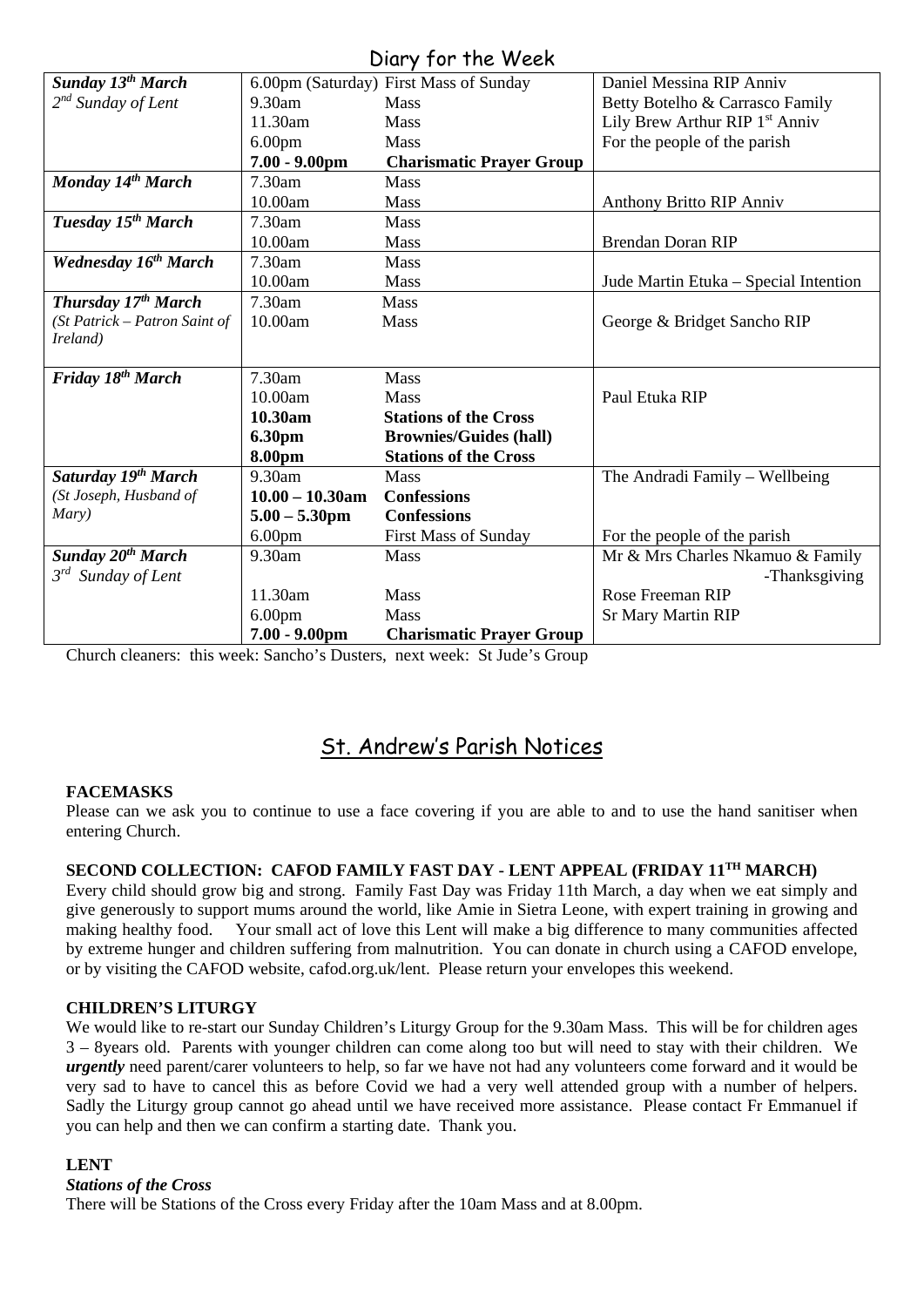## *Lenten talks*

Fr Emmanuel is holding some short Lenten talks every Thursday which started last week, 10<sup>th</sup> March, and will run until  $7<sup>th</sup>$  April. Please join him in the hall from  $7.00 - 8.00$ pm. We will be following the Journeying with Jesus programme and some of the subjects covered are: At the well; On the mountain; Along the road; At table; On the cross and On the road again. Fr Emmanuel looks forward to welcoming you and sharing the Lenten talks with you all.

## *Croydon University Hospital*

There will be Mass at 12noon in the Hospital Chapel (near the Woodcroft Entrance) every Monday during Lent. All are most welcome.

## **GIFT AID ENVELOPES**

Your gift aid envelopes for 2022/2023 are ready for collection. This year we have halved our normal order of 200 boxes. If your current number falls within the range of 101 to 200, you will be allocated with a new number. We will write to you informing you of your new number. In previous years the average collection rate was 60% with 40% wastage. In this second year of lockdown when a few more parishioners began returning to church the uptake was 30%. Therefore 70% was destined for the recycle bin. Some parishioners have gone on to make payments online or by standing orders. There is also a contactless card reader at the entrance to the church which accepts credit or debit cards. It is extremely easy to use. Should you need assistance please ask any priest. If you are able to do so, we strongly encourage you to contribute online. This method minimises administration and provides the parish with a regular source of income. If you know you have requested a box please take responsibility and come forward to collect it. However, should you not want the box kindly let the priests know, or you may want to keep it for second collections.

The boxes are available for collection after every mass for two weekends on 12/13 and 19/20 March. **Please remember the new envelopes must be used from 6 April 2022 which means the first weekend for use will be 10 April 2022. This will be the first envelope in your box. The date is clearly marked.**

## **PARISH SURGERY**

We are re-starting our parish surgery on Monday evenings from  $7.00 - 9.00$ pm. Please come along if you need to see a member of the Clergy.

## **UKRAINE: HEEDING THE CALL OF POPE FRANCIS FOR PEACE**

We continue to pray for everyone involved in the Ukraine conflict, please keep them all in your prayers.

## **SUNDAY COFFEE MORNINGS**

We have resumed our Sunday coffee morning in the hall after the 9.30am Mass so please do join us for a cup or two of tea/coffee. But at the moment, we do not have any helpers to offer tea/coffee after the 11.30am Mass but we would definitely like to do this if we can find some volunteers. If you are able to help, please contact Adele on 07764 944163 to let her know.

## **REPOSITORY**

The Repository will be open after the 9.30am and 11.30am Masses on Sunday.

## **OUR PARISH**

## *Volunteer in the Parish*

Our parish needs you. A vital aspect of a Church is people willing to bring their talents, experience and energy to our various ministries and activities. Could you get involved in our parish life? This can be very fulfilling and help build our community.

We have lots of different ways you can get involved such as: Church cleaners, general maintenance in and around the Church, gardening, maintenance in the hall etc. These are just some of the ways you can help but we are also looking for helpers in other roles too; such as volunteering after Sunday morning masses making tea/coffee in the hall, supporting our young children on Sundays with the children's Liturgy, helping in our Repository, becoming Catechists etc.

Since Covid, our volunteer numbers have dropped and the burden has fallen on just a few but as the Proverb says, "A task is soon accomplished if several people help" so we encourage you to get involved as our Clergy would be most grateful for your help. If you would like to have more info or to speak with Fr Emmanuel, please email the office and he will get in touch with you, all help would be very welcome. Thank you.